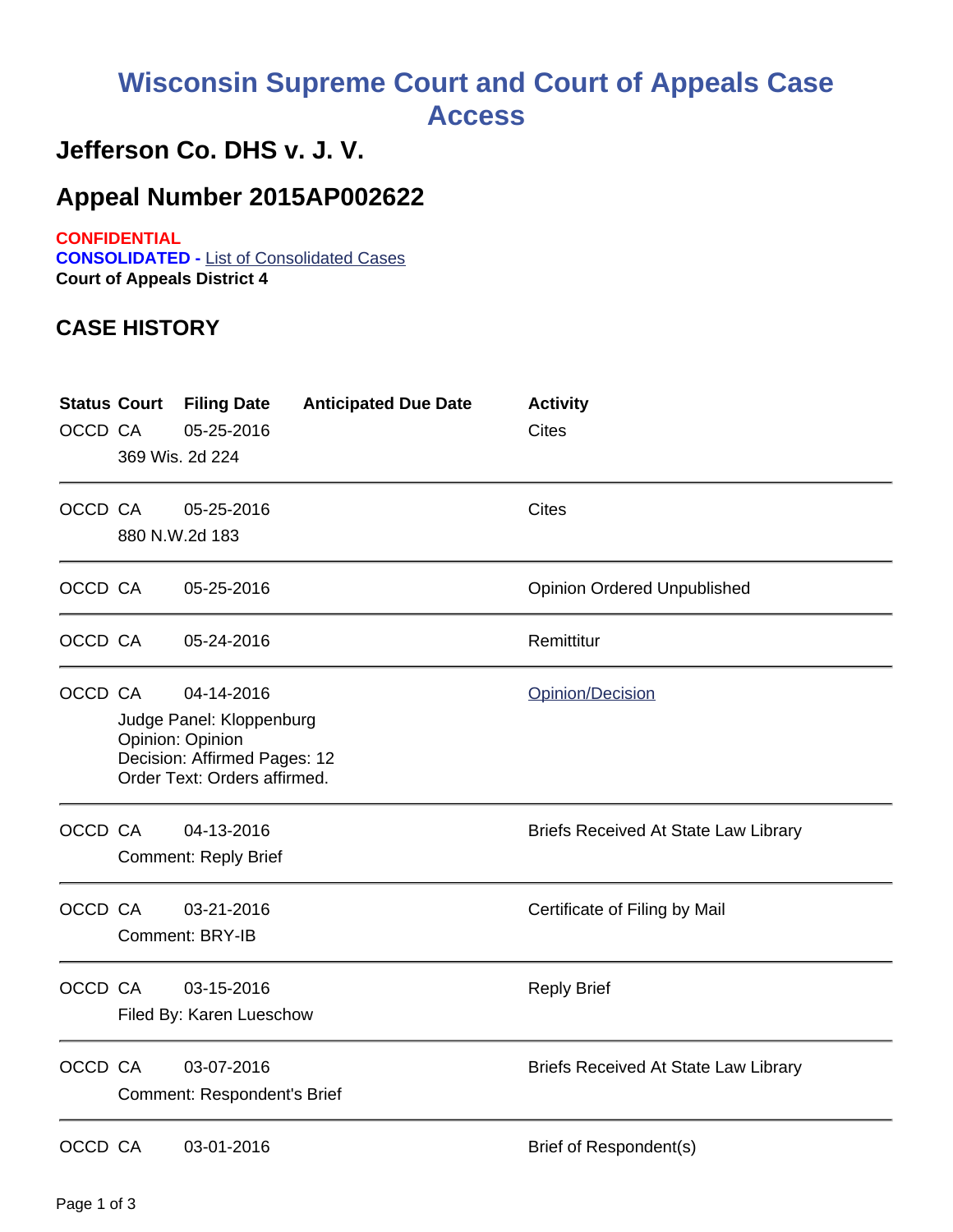| OCCD CA |                                                                                                                                                                                                                                                                                                       | 02-29-2016<br>Comment: Brief of Guardian ad Litem                                                                                                                                                                                                                       | Briefs Received At State Law Library        |  |  |  |  |  |
|---------|-------------------------------------------------------------------------------------------------------------------------------------------------------------------------------------------------------------------------------------------------------------------------------------------------------|-------------------------------------------------------------------------------------------------------------------------------------------------------------------------------------------------------------------------------------------------------------------------|---------------------------------------------|--|--|--|--|--|
| OCCD CA |                                                                                                                                                                                                                                                                                                       | 02-26-2016<br>Filed By: Robert K                                                                                                                                                                                                                                        | Brief of Guardian ad Litem                  |  |  |  |  |  |
|         |                                                                                                                                                                                                                                                                                                       | Comment: Appx to Brief of Guardian ad Litem                                                                                                                                                                                                                             |                                             |  |  |  |  |  |
| OCCD CA |                                                                                                                                                                                                                                                                                                       | 02-17-2016                                                                                                                                                                                                                                                              | <b>Briefs Received At State Law Library</b> |  |  |  |  |  |
|         |                                                                                                                                                                                                                                                                                                       | <b>Comment: Appellant's Brief</b>                                                                                                                                                                                                                                       |                                             |  |  |  |  |  |
| OCCD CA |                                                                                                                                                                                                                                                                                                       | 02-16-2016                                                                                                                                                                                                                                                              | Record and Briefs Sent to District 4        |  |  |  |  |  |
| OCCD CA |                                                                                                                                                                                                                                                                                                       | 02-16-2016                                                                                                                                                                                                                                                              | Brief & Appx of Appellant(s)                |  |  |  |  |  |
|         |                                                                                                                                                                                                                                                                                                       | Filed By: Karen Lueschow                                                                                                                                                                                                                                                |                                             |  |  |  |  |  |
|         |                                                                                                                                                                                                                                                                                                       | Comment: Appx to Brief of Appellant(s)                                                                                                                                                                                                                                  |                                             |  |  |  |  |  |
| OCCD CA |                                                                                                                                                                                                                                                                                                       | 02-09-2016                                                                                                                                                                                                                                                              | <b>Motion to Extend Time</b>                |  |  |  |  |  |
|         |                                                                                                                                                                                                                                                                                                       | Filed By: Karen Lueschow<br>Submit Date: 2-10-2016<br>Decision: (G) Grant<br>Decision Date: 2-11-2016<br>ORD that the time for filing the appellant's brief is extended to February 11, 2016. See Wis. Stat. Rule<br>$809.82(2)(a)$ .<br>See BAP event due on 2-11-2016 |                                             |  |  |  |  |  |
| OCCD CA |                                                                                                                                                                                                                                                                                                       | 01-25-2016                                                                                                                                                                                                                                                              | Record                                      |  |  |  |  |  |
|         | Comment: 1-4 to 138-219, separate box                                                                                                                                                                                                                                                                 |                                                                                                                                                                                                                                                                         |                                             |  |  |  |  |  |
| OCCD CA | Motion to Extend Time<br>01-04-2016<br>Filed By: Caryn Konop<br>Submit Date: 1-5-2016<br>Decision: (G) Grant<br>Decision Date: 1-6-2016<br>ORD that the time for transmitting the record is extended to January 19, 2016. See Wis. Stat. Rule<br>$809.15(4)(a)$ .<br>See REC event filed on 1-25-2016 |                                                                                                                                                                                                                                                                         |                                             |  |  |  |  |  |
| OCCD CA |                                                                                                                                                                                                                                                                                                       | 12-29-2015                                                                                                                                                                                                                                                              | <b>Consolidated Case</b>                    |  |  |  |  |  |
|         | Comment: [2015AP002622, 2015AP002623, 2015AP002624]                                                                                                                                                                                                                                                   |                                                                                                                                                                                                                                                                         |                                             |  |  |  |  |  |
| OCCD CA |                                                                                                                                                                                                                                                                                                       | 12-23-2015                                                                                                                                                                                                                                                              | Notif. Sent-Filing of NAP & Ct. Record      |  |  |  |  |  |
| OCCD CA |                                                                                                                                                                                                                                                                                                       | 12-22-2015                                                                                                                                                                                                                                                              | Fee Waived                                  |  |  |  |  |  |

Page 2 of 3